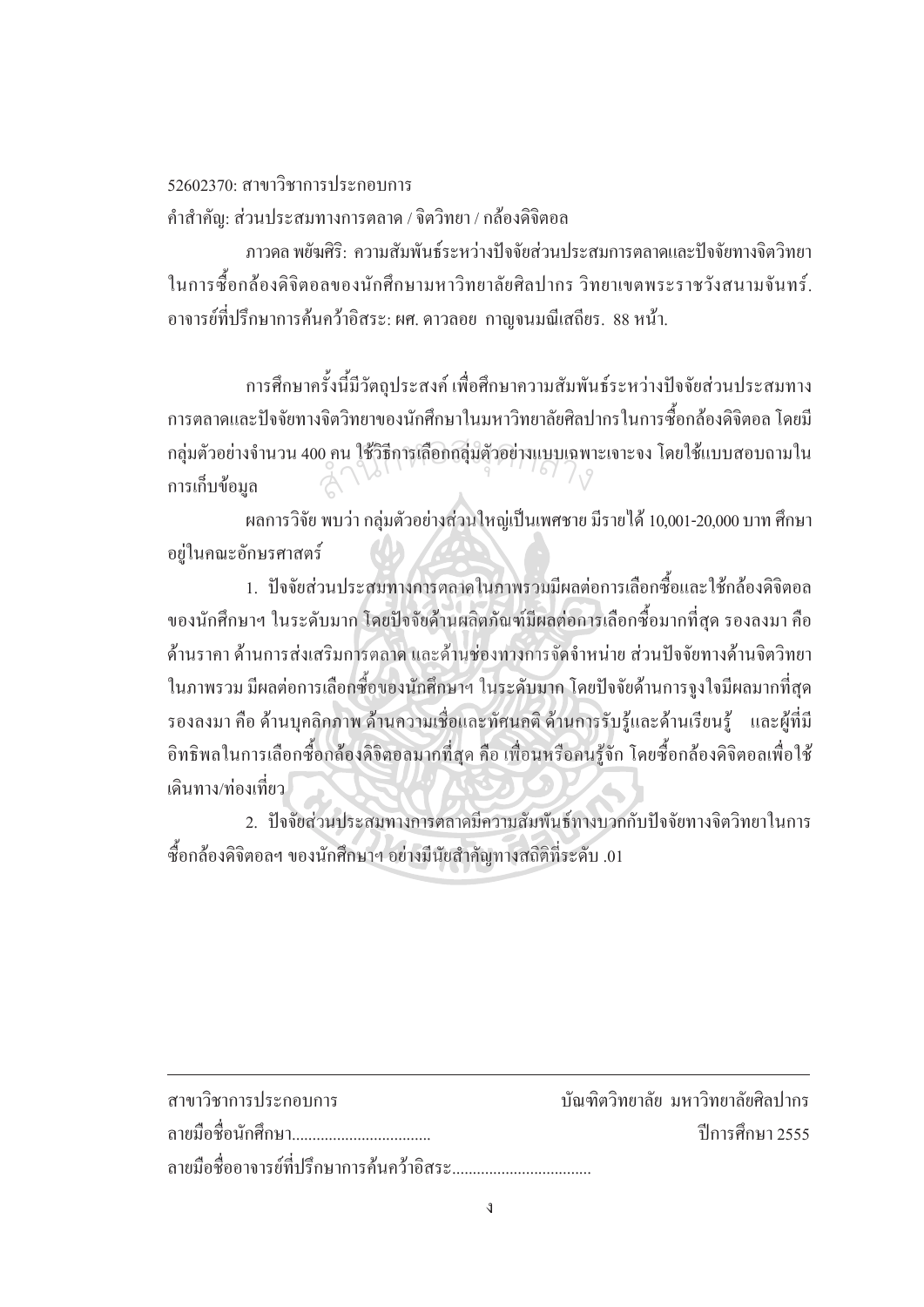## 52602370:MAJOR: ENTREPRENEURSHIP KEY WORDS: MARKETING MIX / PSYCHOLOGICAL / DIGITAL CAMERA

 PAVADOL PAYAKSIRI : RELATIONSHIP BETWEEN MARKETING MIX FACTORS AND PSYCHOLOGICAL FACTORS OF SILPAKORN UNIVERSITY STUDENT (SANAM CHAN PALACE CAMPUS) FOR PURCHASING DIGITAL CAMERA. INDEPENDENTSTUDY ADVISOR: ASST.PROF. DOWLOY KANCHANAMANEESATHAIN. 88 pp.

This study aimed to study the relationship between marketing mix and psychological factor in purchasing the digital camera of the SU students. The subjects were 400 students who were solicited for the data using questionnaire.

The result showed that the majority of the subjects was male with an income in the range of 10,001-20,000 Baht and studied in the Faculty of Arts showed that the majority of the subjects<br>10 Baht and studied in the Faculty of Arts<br>ing mix bighly influenced the decision of

1. Marketing mix highly influenced the decision of the students to purchase the digital camera. It was found that product quality highly dictated the decision, followed by product price, marketing tactic and place. Psychological factors also had strong influence in digital camera purchasing. Attraction came first in influencing product purchase, followed by character, belief and attitude, and perception and experience. Friend and acquaintance had strongly influenced the decision to buy the camera. The camera was aimed to use in travelling and sight-seeing.

2. Marketing mix was positively correlated with psychological factors of the SU students in making a decision to purchase the digital camera at the statistical significant at the level of .01.



| Program of Entrepreneurship | Graduate School, Silpakorn University |
|-----------------------------|---------------------------------------|
|                             | Academic Year 2012                    |
|                             |                                       |